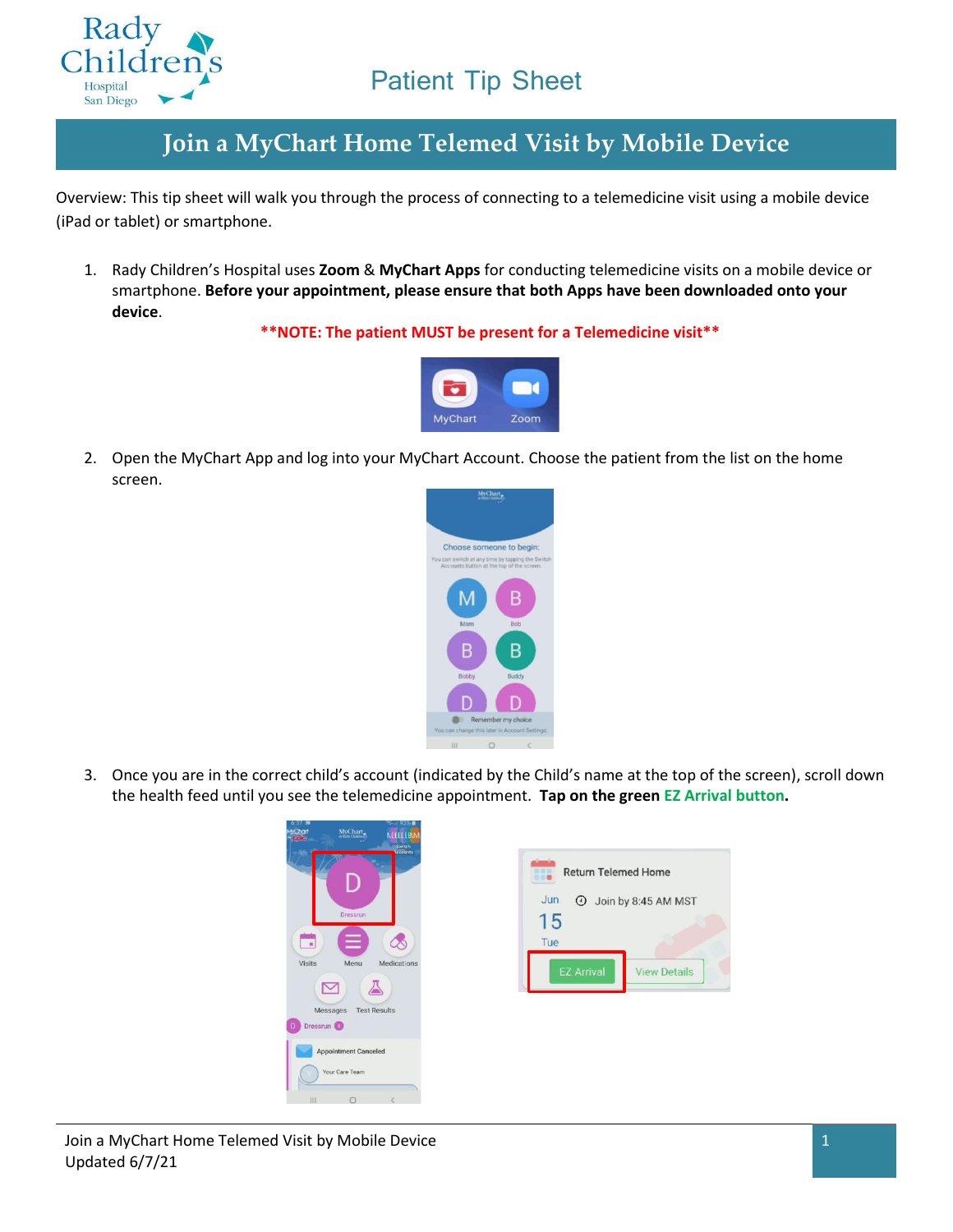

- 4. You will be taken to the first EZ Arrival screen. EZ Arrival is part of your pre-visit check-in process. You will be prompted to complete several sections where you will need to update or confirm important information about your child. This may take several minutes to complete and can include:
	- Demographics and personal information
	- Medications, allergies and/or health problems
	- Pre-visit patient questionnaires
	- Insurance verification and Co-Pays
	- Any required pre-visit consents

|                                                                                             | 图 Work phone not entered<br>Email not entered  |
|---------------------------------------------------------------------------------------------|------------------------------------------------|
| Personal Info<br>Medications                                                                | Edit                                           |
|                                                                                             | <b>Details About Dressrun</b>                  |
| Verify Your Personal Information                                                            | Preferred First Name (i)<br>Not entered        |
| <b>Contact Information</b>                                                                  | Legal Sex $(i)$<br>Male                        |
| 1929 Alturas dr<br>FALLBROOK CA 92028                                                       | Marital Status<br>Single                       |
| Going somewhere for a while? Add a temporary address                                        | Religion<br>Not entered                        |
| 858-229-3270<br>[ 619-757-0264 (preferred)<br>图 Work phone not entered<br>Email not entered | Edit                                           |
| Edit                                                                                        | $\blacksquare$ This information is correct $*$ |
|                                                                                             | <b>Finish later</b>                            |
| <b>Details About Dressrun</b><br>$n =$<br>Preferred First Name (i)                          |                                                |
| 111                                                                                         | 111<br>$\cap$                                  |

**5.** On each screen, once you have updated your information (by clicking **Edit** or **+ Add**) or confirmed the displayed information is correct, click "**This information is correct**." The Next button will then turn green. **Click Next to move to the next screen.**

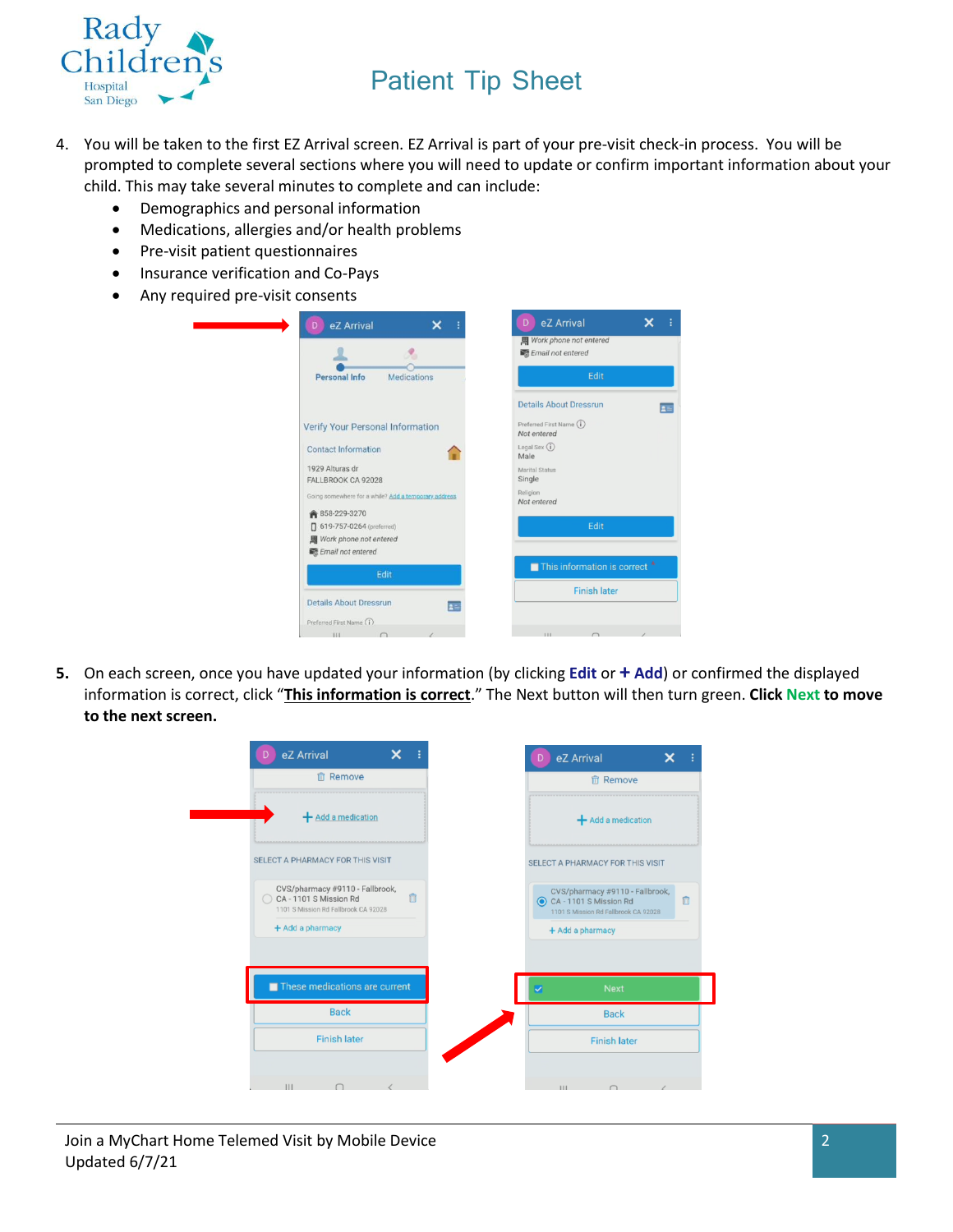

- 6. EZ Arrival will take you though each section, using the same process outlined above. Once all required sections are completed, **click Submit to finish and file the information**.
- 7. A "Thank you for using EZ Arrival" message will appear.If you are not automatically redirected, tap on **Close** in the upper right corner of the screen to close this window and return to the Home Feed.



8. On the Home Feed, when you are ready to start your telemedicine visit, **tap on the green Begin Visit button**.



9. The appointment details page will open. **Tap the green Begin Visit button near the bottom of the screen**. *\*\*If you try to log into your visit too early, this button may be grayed out until closer to the appointment time\*\**

| <b>Return Telemed Home</b><br>Monday, June 14, 2021                                                                                       |                                   |  |  |  |
|-------------------------------------------------------------------------------------------------------------------------------------------|-----------------------------------|--|--|--|
| <b>4</b> This is a video visit                                                                                                            |                                   |  |  |  |
| Join by 8:45 AM<br><b>MST</b><br>Cancel Appt<br>Starts at 9:00 AM<br><b>MST</b><br>15 minutes                                             | 酏<br>Add to<br>Calendar           |  |  |  |
| Wait List Available<br>Get notified if an earlier<br>appointment becomes available.                                                       | 伺<br>Get On Walt<br><b>E GALS</b> |  |  |  |
| Nurse NURSE R                                                                                                                             |                                   |  |  |  |
| <b>GET READY</b>                                                                                                                          |                                   |  |  |  |
| eZ Arrival Complete<br>The information you've submitted is<br>now on file. When you arrive at the<br>clinic you may have additional steps | <b>Additional</b><br>Steps        |  |  |  |
| Co<br><b>d</b> Begin visit                                                                                                                |                                   |  |  |  |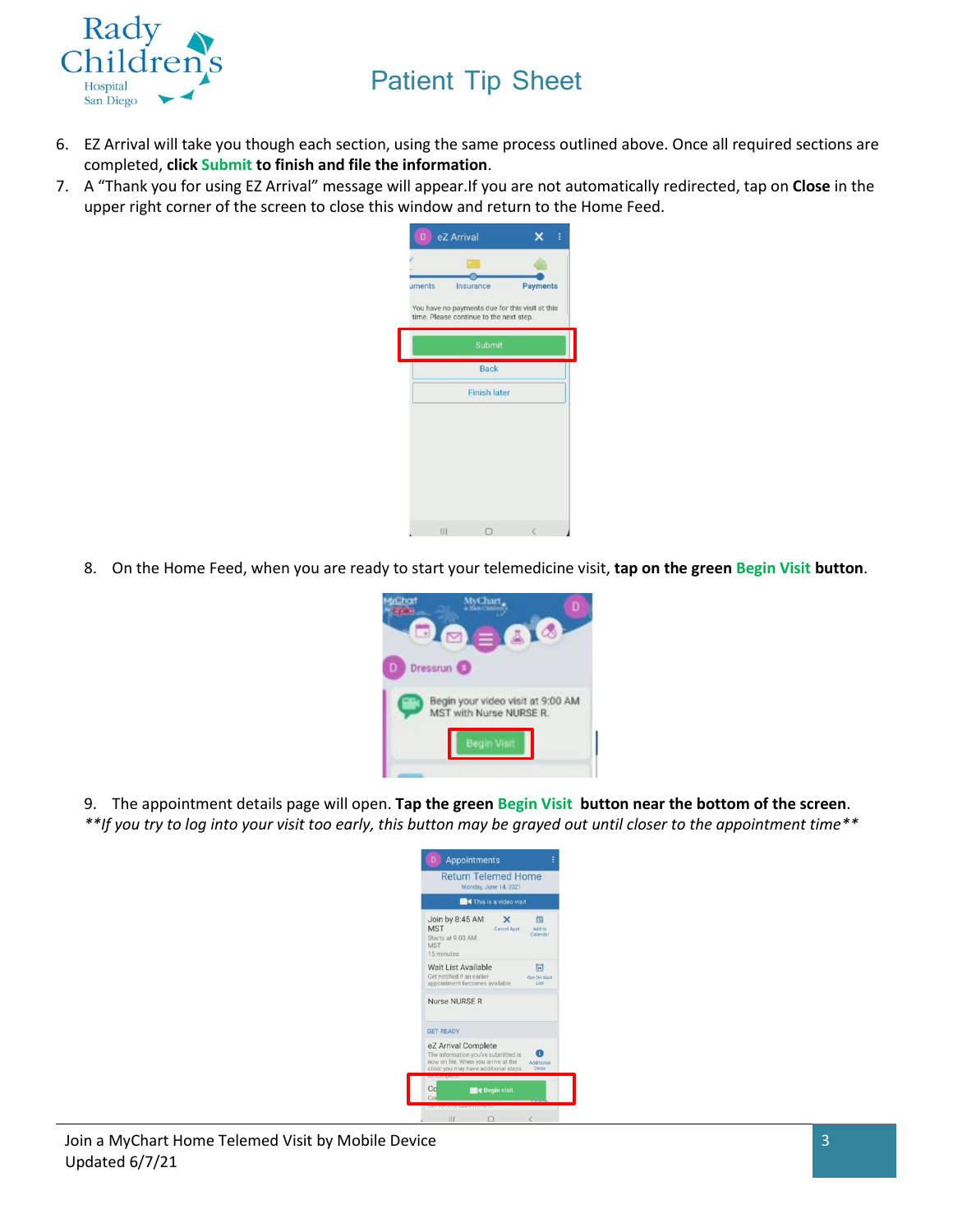

- **10.** You will be redirected to the Zoom app. **This may look different depending on your type of phone**. If it is your first time doing a Telemed visit or using Zoom on your device, you may be asked to enter your name.
	- *\* You don't need a personal Zoom account to join the meeting, you just need the app downloaded on your device\**

| Appointments<br>This is a video visit                                                                              |                                          | Zoom<br>X   | <b>ZOOM Cloud Meetings</b><br><b>VIEW</b><br>FREE - Web Application                                                                       |
|--------------------------------------------------------------------------------------------------------------------|------------------------------------------|-------------|-------------------------------------------------------------------------------------------------------------------------------------------|
| Join by $12:45$ PM $\times$<br>tarts at 1:00 PM Cennet Aprt<br><b>ART</b><br>10 minutes                            | <b>FR</b><br>Addition<br><b>Calentin</b> | <b>ZOOM</b> | <b>JOIN</b><br><b>HOST</b>                                                                                                                |
| <b>Dr. R Holmes</b><br><b>JET READY</b>                                                                            |                                          | Meeting."   | If the Zoom app is installed, please click "Join                                                                                          |
| eZ Arrival Complete<br>harries for using e2 Arrival. The<br>formation you've submitted is<br><b>Lakit tuo avon</b> |                                          |             | <b>Join Meeting</b>                                                                                                                       |
| <b>Review Instructions</b><br>Open with                                                                            |                                          | below.      | First time using Zoom on this device? Please<br>download the Zoom app from the Google Play<br>store or directly from "Download from Zoom" |
| Zoom                                                                                                               | Chrome                                   | app.        | Enter ID: 476013002 after you install the Zoom                                                                                            |
| <b>Just once</b><br>$\mathbf{H}$<br>$\circ$                                                                        | Always<br>$\langle$                      |             | Download from Google Play                                                                                                                 |

- **11.** You are now checked into your appointment and have entered the Zoom waiting room. **It may take your provider a few minutes to join the visit.**
- 12. Please do not leave the meeting or close the window. Please **DO NOT** Sign In as the host to start the meeting. This will cause an error. You will wait for the provider to start the meeting.

|                                                     | Zoom Video Visit          | Leave |
|-----------------------------------------------------|---------------------------|-------|
| <b>I</b> Waiting for the host to start this meeting |                           |       |
|                                                     | Meeting ID: 974 0748 5365 |       |
|                                                     | Date: Tue, May 19         |       |
|                                                     | <b>Time: 1:11 PM</b>      |       |
| If you are the host, log in to start this meeting   |                           |       |
|                                                     | Sign In                   |       |

*13.* Once your provider joins the meeting, options for joining with audio and video will appear on the screen. Tap on "join audio" and choose "call via device audio." If prompted for video, tap on "join with video" or tap on the red camera icon in the lower left corner of the screen.

*\*There may be slight differences in how these items display on your device\**